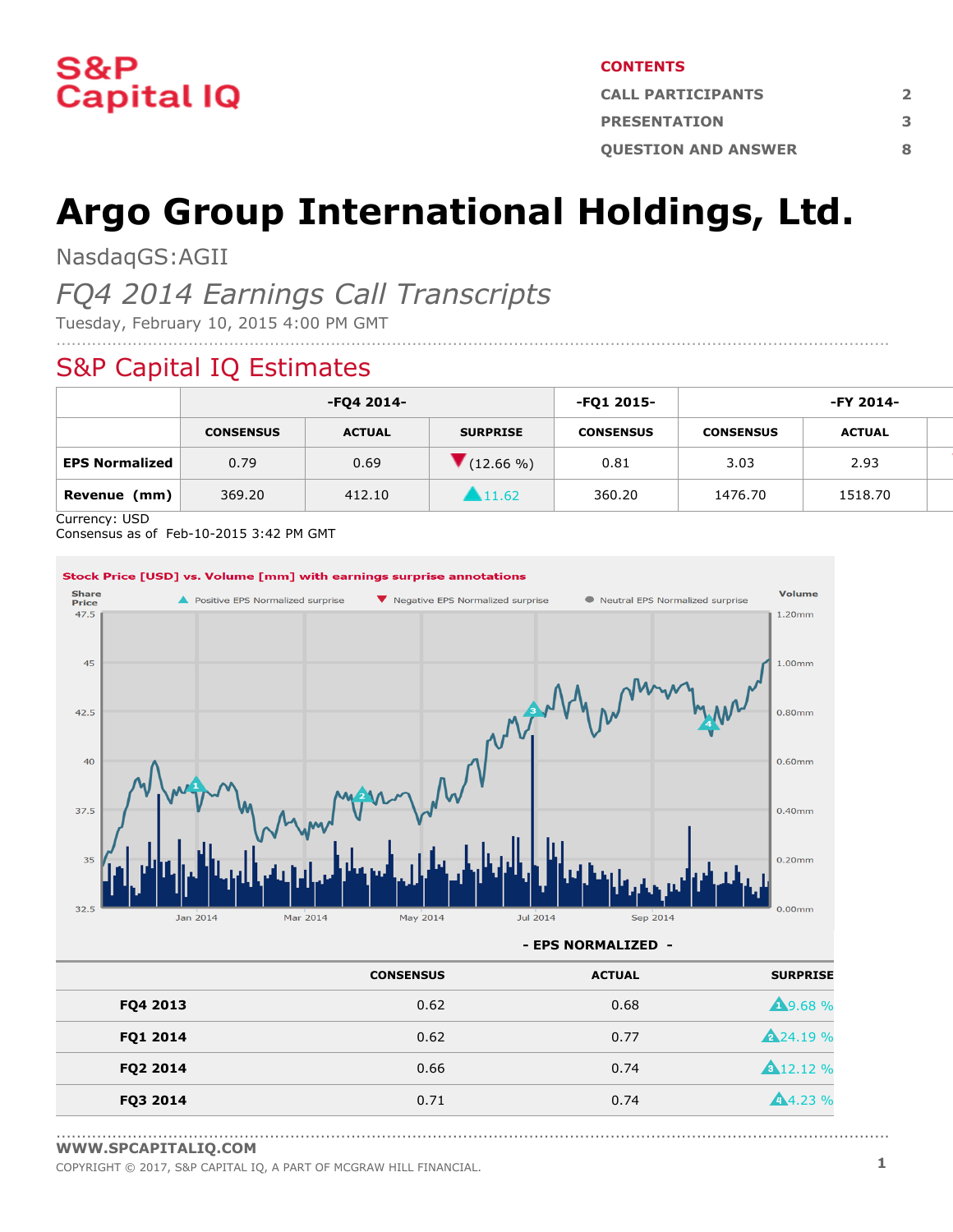....................................................................................................................................................................

## <span id="page-1-0"></span>**Call Participants**

**EXECUTIVES**

**Jay S. Bullock** *Executive Vice President and Chief Financial Officer*

**Mark E. Watson** *Chief Executive Officer and Director*

**Mark H. Rose** *Chief Investment Officer and Senior Vice President*

**Susan Spivak Bernstein** *Senior Vice President of Investor Relations*

**ANALYSTS**

**Adam Klauber** *William Blair & Company L.L.C., Research Division*

#### **Brett Patterson Shirreffs**

*Keefe, Bruyette, & Woods, Inc., Research Division*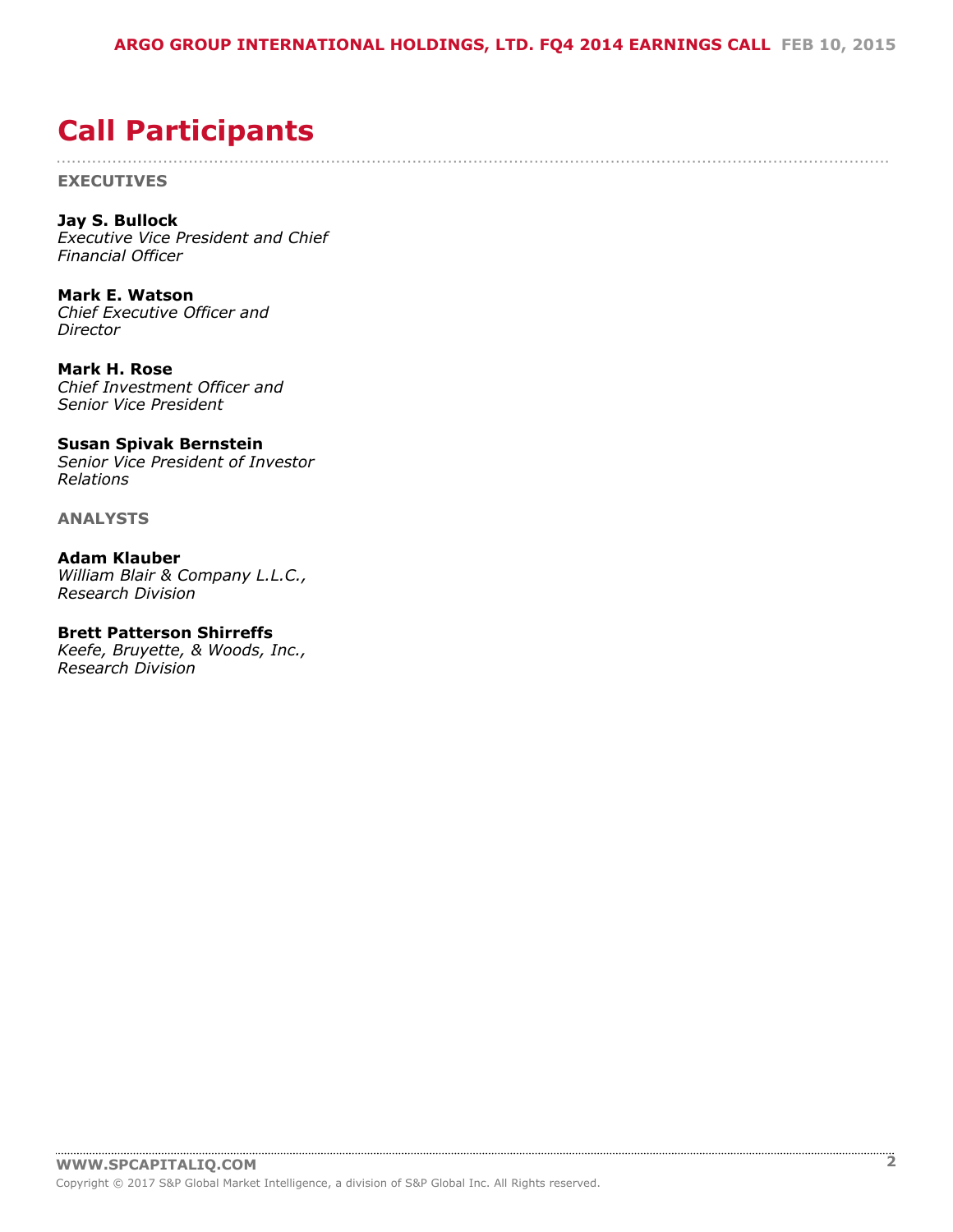## <span id="page-2-0"></span>**Presentation**

#### **Operator**

Good day, and welcome to the Argo Group 2014 Fourth Quarter Earnings Conference Call and Webcast. [Operator Instructions] Please note this event is being recorded. I would now like to turn the conference over to Ms. Susan Spivack Bernstein, Senior Vice President, Investor Relations. Please go ahead.

....................................................................................................................................................................

#### **Susan Spivak Bernstein**

*Senior Vice President of Investor Relations*

Thank you, and good morning. Welcome to Argo Group's conference call for the fourth quarter and year end 2014 results. Last night, we issued a press release on earnings, which is available in the investor section of our website, www.argolimited.com.

With me on the call today is Mark Watson, Chief Executive Officer; and Jay Bullock, Chief Financial Officer. We're pleased to review the company's results for the quarter and the year, as well as provide you with management's perspective on the business. As the operator mentioned, this call is being recorded. Following management's opening remarks, you will receive instructions on how to queue to ask questions.

As a result of this conference call, Argo Group management may make comments that reflect their intentions, beliefs and expectations for the future. Such forward-looking statements are qualified by the inherent risks and uncertainties surrounding future expectations, generally, and may materially differ from actual future results involving any one or more of such statements. Argo Group undertakes no obligation to publicly update forward-looking statements as a result of events or developments subsequent to this conference call. For a more detailed discussion of such risks and uncertainties, please see Argo Group's filings with the SEC.

With that, I'm pleased to turn the call over to Mark Watson, Chief Executive Officer of Argo Group. Mark?

#### **Mark E. Watson**

#### *Chief Executive Officer and Director*

Thank you, Susan. Good morning, everyone, and welcome to Argo Group's Fourth Quarter and Year End 2014 Earnings Conference Call. I will briefly share my thoughts regarding the highlights from the quarter and the year, after which Jay Bullock will add some comments to the financial results. We look forward to responding to any questions once we get to Q&A.

So for the year, Argo reported net income of \$6.90 per share, which was an increase of 34% from 2013. We had 15% growth in operating earnings per share to \$3.54. Our book value per share grew 8.6% and tangible book value per share grew 10%, and our return on average shareholders' equity was 11.4% for the year. We had a solid performance in many of our businesses, which showed continued year-over-year improvement -- improved underwriting profits resulting in record underwriting income in 2014.

We had an outstanding year in 2 of our core businesses. Our Excess & Surplus Lines operation reported its highest underwriting income in the company's history.

Its combined ratio on an accident year basis was the best in 10 years, and on a calendar year basis, the best in more than 12 years. In our second business, part of our Commercial Specialty operation, Rockwood, had its seventh consecutive year with combined ratio under 80% and the ninth consecutive year with the return on allocated capital above 20%. We ended the year with consolidated gross written premiums of \$1.9 billion, a slight increase over 2013. Despite what appears to be modest growth, we continue to improve the overall quality of our portfolio. Actions, which as I've said in the past, mask growth in certain profitable lines, particularly, within our Excess & Surplus Lines business and to a lesser extent within our Lloyd's business.

I will go into more detail by business momentarily, but the bottom line is that we continue to see tangible improvement in the results.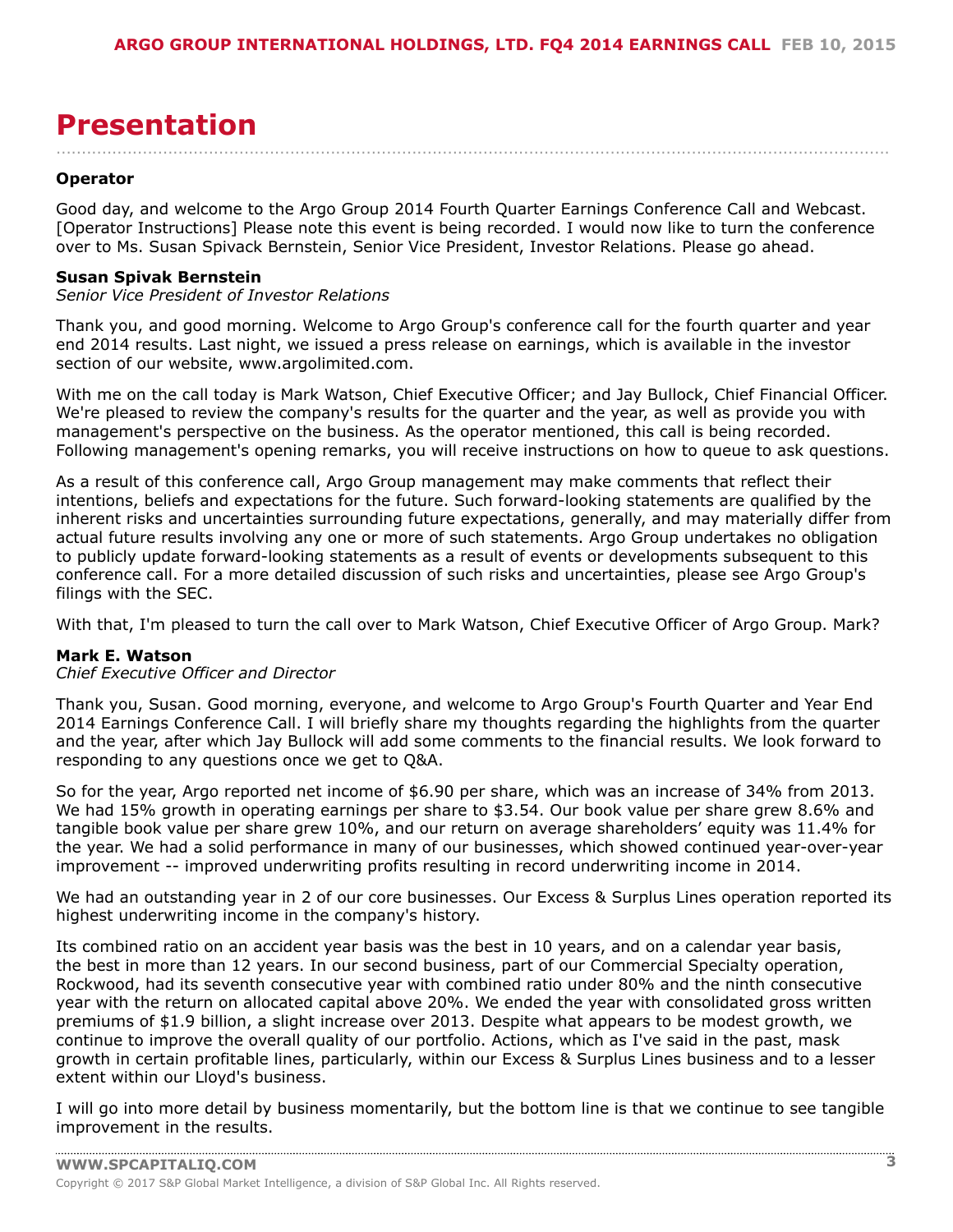For calendar -- for 2014, our underwriting income was \$51.5 million, up from \$31.8 million in 2013. And while reported investment income is down, our investment strategies continue to be a tangible contributor to growth in book value. Our realized investment gains including a meaningful component attributable to our strategy of focusing on total return in addition to a significant gain from the sale of our -- one of our real estate properties during the quarter. We expect to continue to report returns from the allocations we've made over the past several years to investment mandates away from core fixed income. And I'll comment more on investment results and strategy in a moment.

Before I speak about each of our operating segments, let me comment on a couple of important items related to our balance sheet. As we concluded 2014, we reported our ninth consecutive year of overall favorable reserve development. We've made a conscious effort to react to issues as they arise and to take good news only when we're confident of the results. This philosophy has served us well. In addition to this area of focus, we've also been actively managing the level of capital deployed in our business. Our philosophy there is first and foremost to remain -- maintain a strong capital provision, have capital available for opportunities as they arise and to actively return excess capital to our shareholders in an effective manner. With that in mind, this year, we repurchased 4% of our shares outstanding at an average price of \$48.48 for total value of just under \$51 million.

We've taken advantage of the opportunity to buy our stock at attractive prices. And over the last 6 years, we've returned more than \$300 million of capital to shareholders through share repurchases and paid \$55 million in cash dividends during the period. We continue to believe our stock is attractive at current prices and will balance the return of capital to shareholders with our priority of building our franchise, and thus, shareholder value in the long run.

Turning to market conditions. We are seeing competition in virtually all classes of business that we underwrite. That said, given our specialty focus, we're finding opportunities for growth in areas where we believe we have a competitive advantage. Despite the challenging rate environment in 2014, we still improved our underwriting margins while growing our more profitable books of business.

As we sit here today focused on executing our 2015 plan and strategy, I'm optimistic about our areas of growth and about the progress we've made over the past several years in our underwriting results.

Let me now briefly comment on each one of our segments in a little bit more detail. A few more things about our E&S business. Gross written premium was down 4.3% in the fourth quarter year-over-year, but was up 2.2% for the year. As has been the trend in prior quarters, growth in our higher margin businesses, so think about our Liability and Contract business, were offset by the exit from our commercial auto portfolio and intensifying competition in properties. Excluding these 2 lines of business, the growth in our E&S operation was actually up 8% for the year.

On average, rates were flat across the segment when adjusting for intense property competition. Prior year development had a positive impact on our results in E&S, and Jay will go into more detail in his discussion. On a current year basis, excluding catastrophe losses and reserve development, our loss ratio improved to 60.4% from 62.3% in 2013.

In our Commercial Specialty segment, overall premium was up 26% to \$112 million in the fourth quarter of this year compared to a year ago. And for the full year, it was up 5% to 200 -- excuse me, to \$440 million year-over-year. All of our main businesses contributed to the growth benefiting from strong renewals, new business opportunities and rate increases. Overall rate increases across the segment were 3.6% with higher increases in those areas where we've been focused on improving the underwriting results the most. For example, at Argo Insurance, rate increases averaged 7% year-over-year across the segment representing several consecutive quarters of meaningful rates improvement. I think that's like about 8 or 9 quarters of rate improvement. The segment's loss ratio for the year excluding catastrophe losses and reserve development was 60.5% compared to 63.4% in 2013.

Overall, gross written premiums in our International Specialty segment were down 4% in the fourth quarter to \$45.6 million and down slightly for the year to just over \$290 million. Growth in our excess casualty lines was offset by competition at Argo Re, our property CAT reinsurer, and to a lesser extent [professional](www.capitaliq.com) lines. In Brazil, growth is lower as the economy has slowed and we work on modest shifts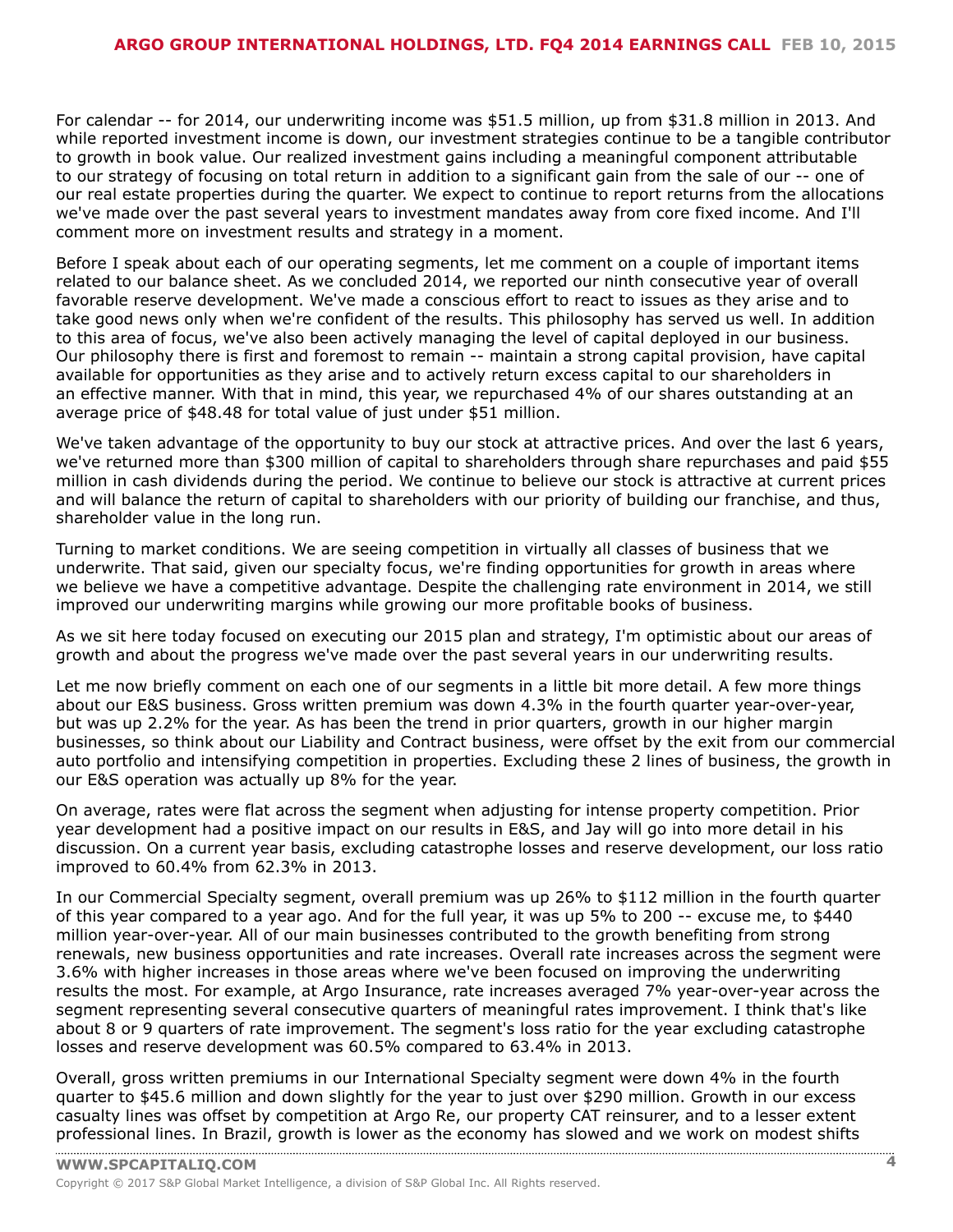in our portfolio mix. Rates in this segment, in general, remain under pressure affecting all businesses. The segment's loss ratio, excluding catastrophe losses and reserve development, was 47.5% for 2014 compared to 47.2% or about the same.

Turning to Syndicate 1200. While Lloyd's remains perhaps the most challenging broad market environment, our strategy of diversification into traditional areas of strength in that market continues to produce year-over-year improving results. For Argo management, our long-term shareholders and supporters on the call, the challenge of the early years of our operating -- of our operations at Lloyd's are not forgotten. That said, 2014 represents the third consecutive year of improvement on our loss and combined ratios in the third consecutive year of improvement in the absolute level of underwriting. Having said that, we are seeing more and more competition within the London market. And the expense of being compliant with all of the regulations that we now have to deal with both at Lloyd's and the -- I was going to say the FSA, but the FCA, appear to be never ending from my point of view. Gross written premiums declined in the fourth quarter 2.2% year-over-year and were down 3% for the year. On an annual -- excuse me, on an underwriting basis, the loss ratio, again excluding catastrophes and reserve development, was 55.2% for the year compared to 54.4% for 2013, thanks in part to a few large losses beyond what we expected.

Turning back to investments. The portfolio was up 1% in the fourth quarter bringing the full year return to 3.6%. Our return was positively impacted by the sale of an investment property in California that generated net gains of just under \$26 million. Excluding these gains, the financial statement return on the portfolio was flat in the fourth quarter and 2.6% for the full year.

Similar to what you've heard from others this quarter, our investment results were impacted by foreign currency translations due to the strength of the U.S. dollar. Much of our currency exposure in the portfolio is naturally hedged with foreign denominated liabilities, meaning that we try to invest in the currencies that we expect to pay claims in, in the future. Factoring out the currency impact, our portfolio in dollar terms was up 3 -- 30 basis points for the fourth quarter and 3.1% in 2014.

Net investment income for the quarter was just under \$22 million, up \$1 million from the prior quarter and down just under \$1 million from the prior year. We're encouraged by the sequential improvement in investment income, and I'm not sure if we've finally hit bottom, but if we haven't, we're awfully close. So we should start to see investment income rise again. Having said that, interest rates are lower than we thought they would be right now, and I'll come back to that. Our full year investment income was \$86.6 million, down \$14.4 million as compared to prior year. And again, given the drop in interest rates that occurred in 2014, net investment income growth continues to be challenging.

We continue to manage our bond portfolio by far the majority of our holdings defensibly with respect to duration. That seemed like a really good idea year ago, and of course, with interest rates dropping perhaps a little duration would have helped a year ago, but I sure don't want to make that trade today. Our bond portfolio duration is now about 2.4 years, which is down year-over-year and flat quarter-toquarter. Our portfolio yield and net investment income continue to be impacted by an emphasis on total return over income, and we think this is the right approach and the most consistent with maximizing shareholder value in the long run. And the long run is our focus, and you all heard me talk about that quite a bit over the last couple of years. For example, our allocation to credit alternatives produced an excess total return of \$3.6 million or 4.9% in 2014 versus some other parts of over portfolio, but the allocation also forgoes an estimated \$4 million in investment income that you might otherwise see from traditional fixed income.

In other words, this return flows through as a gain instead of net investment income and the allocation outperformed from a total return perspective. Overall, the observed rate of decline in investment income continues to decelerate. We continue to analyze and seek investment opportunities, provide greater yield. Having said that, we're not chasing yield. And while it's difficult to predict the markets, we're optimistic that net investment income, as I said a minute ago, should continue to improve in 2015.

So in summary, we reported the solid 2014 demonstrating continued improvement in our results. The market is no doubt more challenging today on the underwriting side than it was a year ago, and we [continue](www.capitaliq.com) to face strong headwinds from the investment environment. Yet we're starting off 2015 in the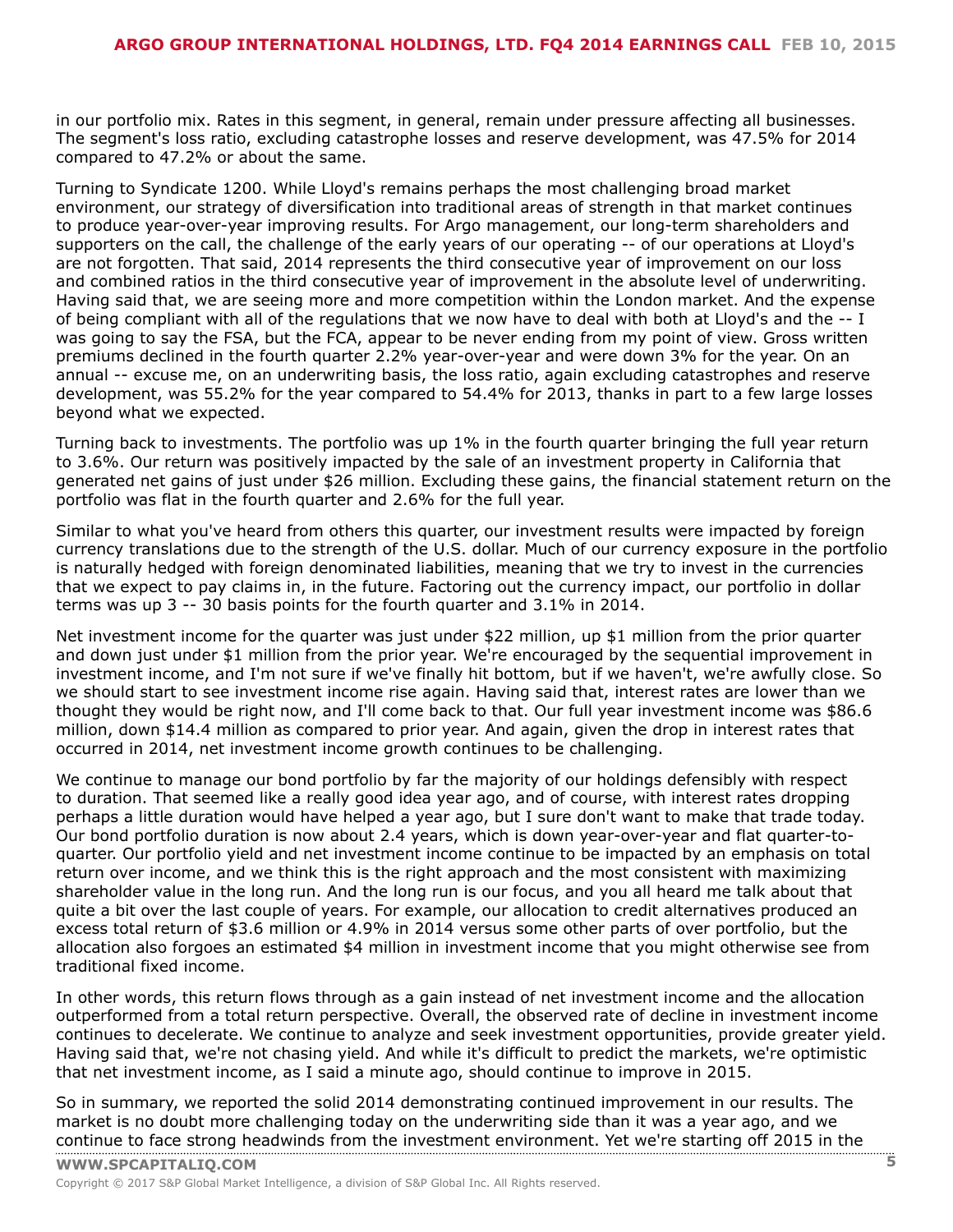best position we've been in for nearly a decade. Our focus and commitment to Specialty underwriting, the diversification of our platform and the actions we've taken on underperforming lines are producing steady profitable growth in our areas of strength. We're making ongoing progress on achieving operational efficiencies across the organization. We have a terrific management team in place, and we're proud of our record of generating growth in book value and stable returns for our shareholders. With that, I'll turn it over to our CFO, Jay Bullock.

#### **Jay S. Bullock**

*Executive Vice President and Chief Financial Officer*

Thanks, Mark, and good morning, everyone. I will quickly provide some additional detail on the financials and then open it up to Q&A.

In 2014, we reported another year of significant improvement in underwriting income, up over 60% from the previous 12 months. A lot of hard work and focus has gone into delivering that result. Going back to the work that we did to diversify and reunderwrite much of the business in the Syndicate in 2010, to the focused marketing efforts and improved reselection of the team in our Excess & Surplus Lines unit, and to the changes we've made to our reinsurance program, most notably in the last 2 years, capitalizing on the diversification in the business. The results in improvement in 2014 was very much a team effort realized over several years.

As Mark mentioned most of the relevant points related to revenue, I'll move straight to the discussion of our loss results. In 2014, loss trends were characterized by continued favorable reserve development on prior accident years, a relatively lower than expected level of catastrophe losses and a continued trend of higher-than-expected large, non-cat related losses. For both the quarter and for the year, we experienced favorable development. For the quarter, favorable reserve development was \$11.3 million, representing our 15th competitive quarter of overall positive reserve development. For calendar year 2014, overall favorable development was \$37.7 million compared to \$33.6 million in 2013. The largest component of this quarter's release was from our Excess & Surplus Lines business, concentrated in Casualty, Allied Medical and Professional lines. Total favorable prior year development from the E&S segment in the quarter was \$12.8 million. We also had \$5.3 million of favorable development in the Syndicate driven by professional, indemnity and offshore energy. Commercial Specialty had modest adverse development of \$1.6 million, as unfavorable development in our Retail business was offset by a favorable development in Rockwood in surety. International Specialty was relatively flat in total. And in run off, we had unfavorable development of \$5.5 million, primarily from domestic assumed asbestos exposures. The table in the press release provides a full breakdown for the quarter and year end.

In the fourth quarter, we posted a 1.7 point improvement in the current accident year non-catastrophe loss ratio to 57.7%. And catastrophe losses for the quarter were \$3.8 million, driven primarily by a storm in Australia and Hurricane Odile in Mexico. For the year, catastrophe losses were \$17.7 million. And as I had mentioned, much the same as last year, the quarter and the year experienced large cat -- large noncat losses greater than we might have expected representing about 2 points on the loss ratio.

Related to expenses in the quarter, the most significant item to note is once again the impact of accounting for certain elements of our stock-based incentive compensation. Argo stock price was up approximately 10% in the fourth quarter and the expense reflected on the income statement beyond what might be considered a normal quarter was approximately \$3.9 million, representing 1.2% on the expense ratio or a tax affected \$0.12 per share. For the 12-month period, the amounts related to the increased costs represented approximately 0.7% on the expense ratio or a tax affected \$0.30 per share.

Last year's numbers reflect similar amounts, meaning that our expense ratio remains higher than what we'd like it to be. And while our focus is on dollars of underwriting income, we've not lost sight of the need to operate more efficiently. And we'll continue addressing this issue in light of the prevailing competitive environment.

In the quarter, we reported \$51.5 million of net realized gains, the largest contributor as Mark mentioned to the net gain was the sale of a real estate investment in California. We also benefited from gains in our [alternative](www.capitaliq.com) portfolio in certain private equity investments. One extraordinary item to note on the income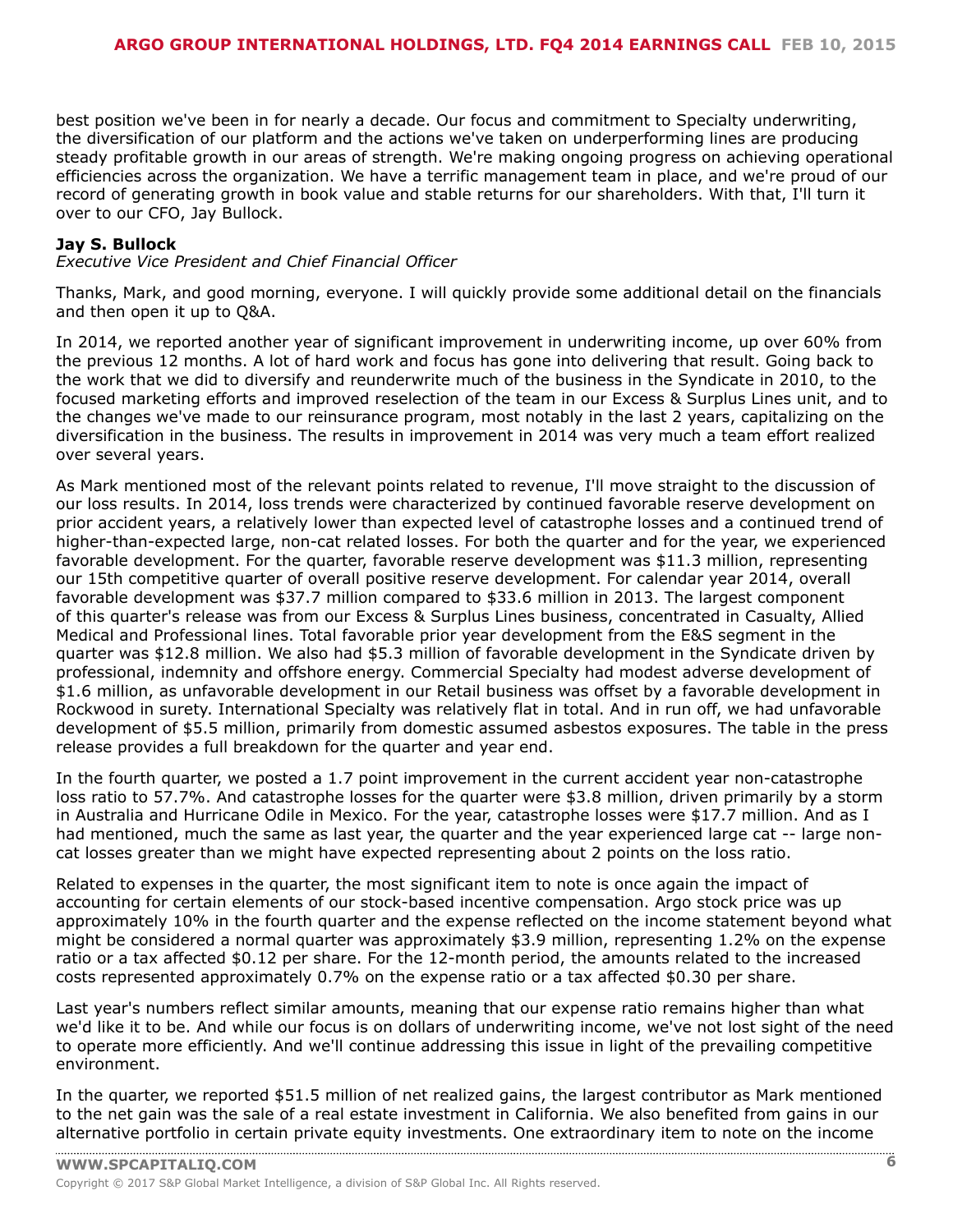statement was the write-off in the quarter of \$3.4 million of goodwill and intangibles related to ARIS [ph] Title in our Commercial Specialty business. While we continue to develop and pursue this strategy behind what we think is a potentially large art title market, the slower than anticipated development of revenues in this business led to the decision to write-off these balances.

For the fourth quarter of 2014, the effective tax rate for the group was 25.6%, higher than we typically assume, primarily attributable to the tax rate on the sale of the real estate investment. And for the year, the effective tax rate was 15.2%, largely a function of a greater proportion of income related to our Bermuda entities.

Turning to the balance sheet. The decline in cash and investments was primarily a result of the settlement of a reinsurance contract for 2009, prior accident year at Syndicate 1200, and the return of capital in the form of \$50 million of share repurchases, \$18 million of dividend and the \$18 million retirement of one of our trust preferred securities at a discount of \$2 million. We ended the quarter with a pretax unrealized gain position of \$209 million, down from \$240 million at the end of the third quarter. Of the decline in the quarter, the largest contributor was the core bond portfolio, which was impacted by the weakness in spreads in certain sectors such as energy and by the strengthening of the U.S. dollar against sterling and euro.

Operator, that concludes our prepared remarks. We're now ready to take questions.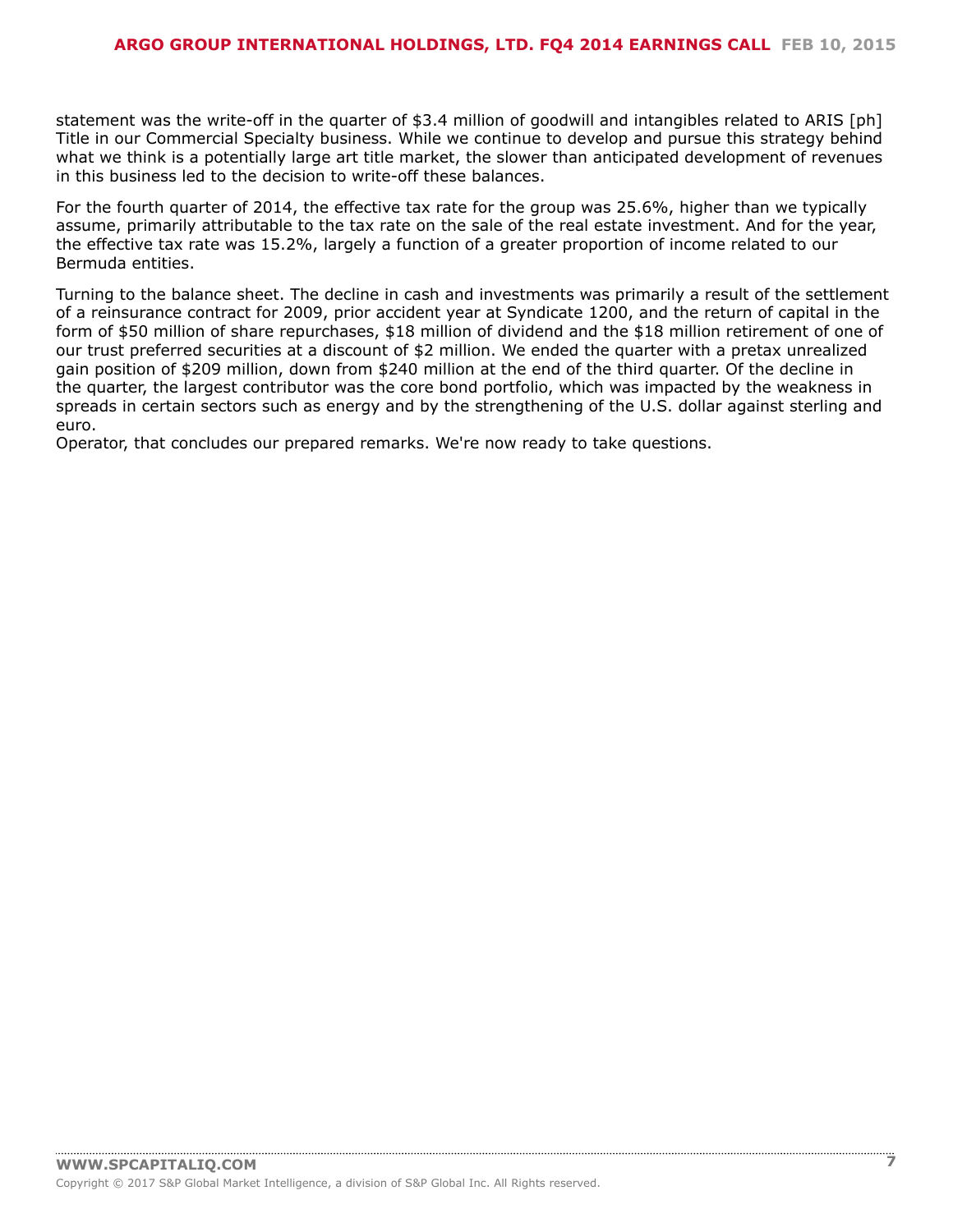### <span id="page-7-0"></span>**Question and Answer** ....................................................................................................................................................................

#### **Operator**

[Operator Instructions] The first question comes from Brett Shirreffs from KBW.

#### **Brett Patterson Shirreffs**

*Keefe, Bruyette, & Woods, Inc., Research Division*

First, I was wondering if you could just kind of revisit the 95% combined ratio target, based on what you're seeing in terms of pricing conditions and your growth outlook. Is that something that you still think is achievable in 2015, Mark?

#### **Mark E. Watson**

*Chief Executive Officer and Director*

Well, if you look at 2014 and you exclude the noncash charge for compensation expense related to our share price going up, we hit 95% this year. Actually, we hit 95% right on the nose if you take out the 120 basis points from the compensation expense. So do I think we can continue to improve? Absolutely. It gets a little old talking about large losses beyond what we expected and how unusual they are when we talk about them every quarter for probably the last 6 quarters. But some of them -- some of that really is timing. That drives a little bit of it, but what really drives it is continuing to focus our energy on growing the parts of the company that have the best margin and withdrawing from parts of the market that have the lowest margin. If I go just kind of go back to my opening comments, we're spending a lot of time, energy and money on continuing to invest in parts of our E&S business, particularly, our Contract and Liability business where we've had really good margins for a long time, which is why I kind of highlighted some of those financial results in my opening remarks. I think those businesses will continue to grow this year, and therefore -- and grow with a better than 95% margin. Our combined ratio for E&S for the year was just under 82%. I recognize that includes prior year development, but we've had a fairly consistent amount of prior year development in E&S for a number of years now. I can't tell you what that number is or we'd have accrued it already, but I would be surprised if there wasn't some in 2015. As I said earlier, we keep our loss reserve position awfully conservative at least in my opinion. And some of the things that have been dragging on us, they're still a drag, but not as much of a drag this year or a year ago. And so, for example, we did have prior year negative development in Commercial Specialty this year of a few million dollars, which I don't expect to repeat in that magnitude next year. I'd like to think that we've hit it all, but if not, it's probably a few million dollars, not a lot of money, but less than this year. So I think that helps. We had a fair amount of negative development from our run-off book earlier in the year. I think for the year, it was almost \$25 million. So if you don't have that occur again next year, that -- or this year now 2015, that moves the needle. So I actually think that we are in the best spot to compete that we have -- that we've been in a long time. Even though the environment is more competitive, for the most part, it's more competitive with rational competition. So I think our ability to execute this year is even better than it was in 2014.

#### **Brett Patterson Shirreffs**

*Keefe, Bruyette, & Woods, Inc., Research Division*

Okay, that's great. And then, on the E&S segment, I think the growth, excluding Property and Transportation, I think you said it was up 8%. And I think that's a little bit slower than the past couple of quarters. Is that just a dynamic of more competition coming in or what are kind of the factors impacting that?

#### **Mark E. Watson**

*Chief Executive Officer and Director*

I don't think so. It was a little slow in the fourth quarter. The growth there can be a little lumpy from one quarter to next. We're seeing just a ton of business right now. In fact, we were talking about this yesterday, of all the submissions that we get, we decide which ones we think are within our wheel house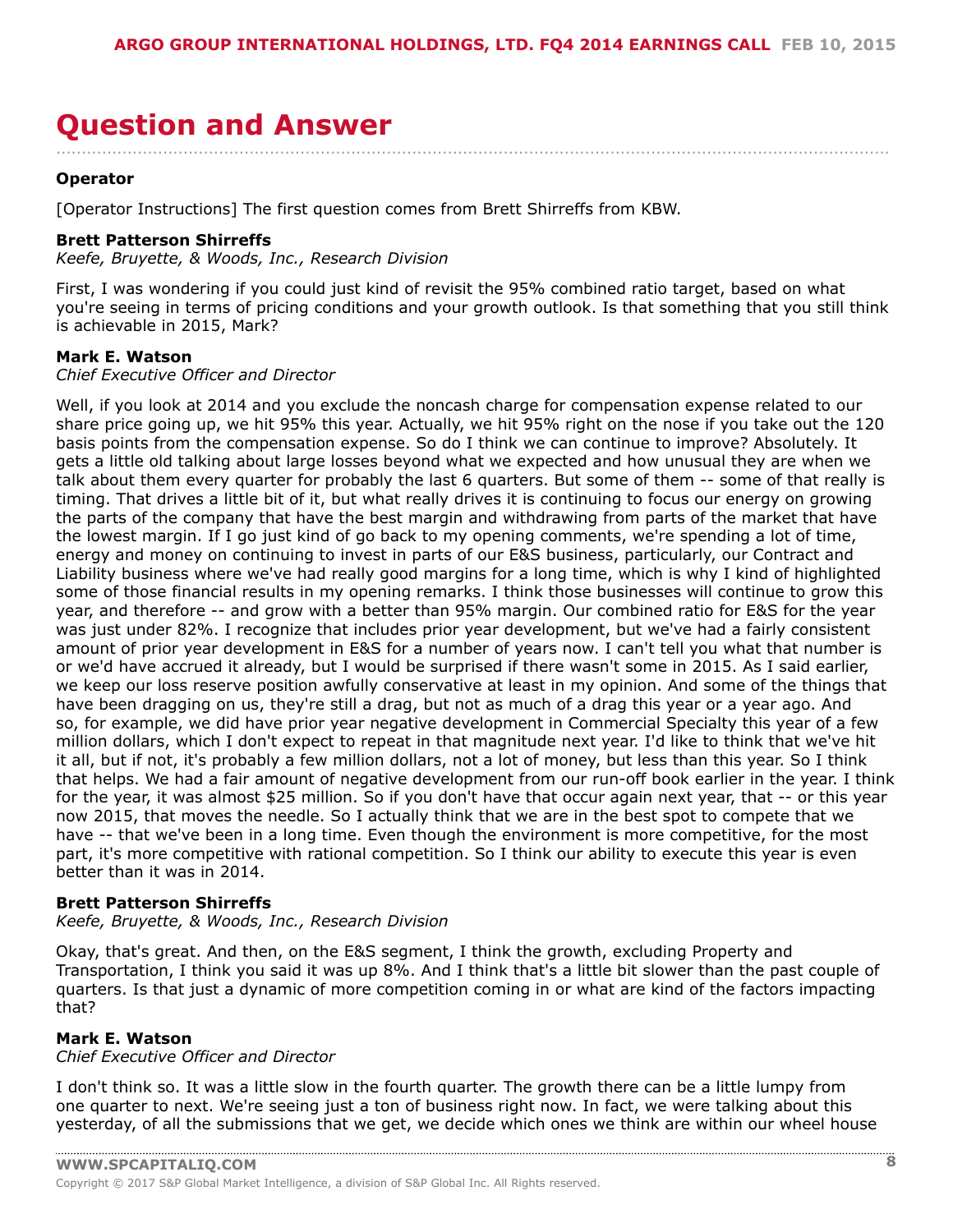and we quote them and send them back to the broker. And some get bound and some don't, but if you -- sorry, a lot of the risks that come in are not -- they're not structured well, or they don't fit our wheel house for various reasons. But when you kind of get through slicing it all down, we end up only binding about 5% of all the submissions that come in the door. So imagine that if we were able to bind 6% or 7%, that's pretty huge, that's a pretty substantial growth rate. And so as we narrow our funnel a little better with the technology that we now have available that we've been investing in over the last couple of years, I suspect we'll see that ratio come up. So the problem isn't new business activity or opportunity, it's just getting the right mix in the door for us.

#### **Brett Patterson Shirreffs**

*Keefe, Bruyette, & Woods, Inc., Research Division*

Okay. And then one last quick numbers question. I was wondering how much premium from the Transportation business is included in 2014 in E&S. And how much of that's likely to persist in 2015, if you could provide that?

#### **Mark E. Watson**

*Chief Executive Officer and Director*

Yes, so Jay is diving for his binder. I want to say the number is about \$20 million. It's somewhere between \$10 million and \$20 million. And my guess is we'll have, I don't know, \$5 million to \$10 million in 2015.

#### **Jay S. Bullock**

*Executive Vice President and Chief Financial Officer*

It's a pretty small amount in 2015.

#### **Mark E. Watson**

*Chief Executive Officer and Director*

Yes. So there's 2 bits of our Commercial Auto business. The part that we're trying to get out of is more of the trucker's liability or long-haul trucking. We have another portfolio within Commercial Auto that we've referred to in the industry vernacular as garage. The largest part of that is insuring car dealers around the U.S. We like that portfolio. It performs quite well. So we'll still have a Commercial Auto segment. It just won't have all of that trucking business in it.

#### **Operator**

The next question comes from Adam Klauber of William Blair.

#### **Adam Klauber**

*William Blair & Company L.L.C., Research Division*

A couple of different questions. With having some more pricing pressure, in general, is it going to be pretty tough really to get that expense ratio lower? And if you can, how can you do that in a tougher pricing environment?

#### **Mark E. Watson**

#### *Chief Executive Officer and Director*

Well, there's no question that if the pricing environment gets tougher that we won't write as much business as we intended, and expense ratio is just that, it's a ratio between earned premium and expenses. I'm not as focused on the ratio as other people are. I'm focused on how much expense can we really afford to incur to run the company and is that revenue going to come over time. And if the revenue comes a little slower, but it's still coming, that's what I'm focused on. We've been doing a fair amount recently to streamline the company and make it a little simpler to operate. It's not showing up in the financial results yet, but I'm pretty encouraged with some of the changes that we made and some of the restructuring that we started working on in the first quarter of this year.

#### **Adam Klauber**

*[William Blair & Company L](www.capitaliq.com).L.C., Research Division*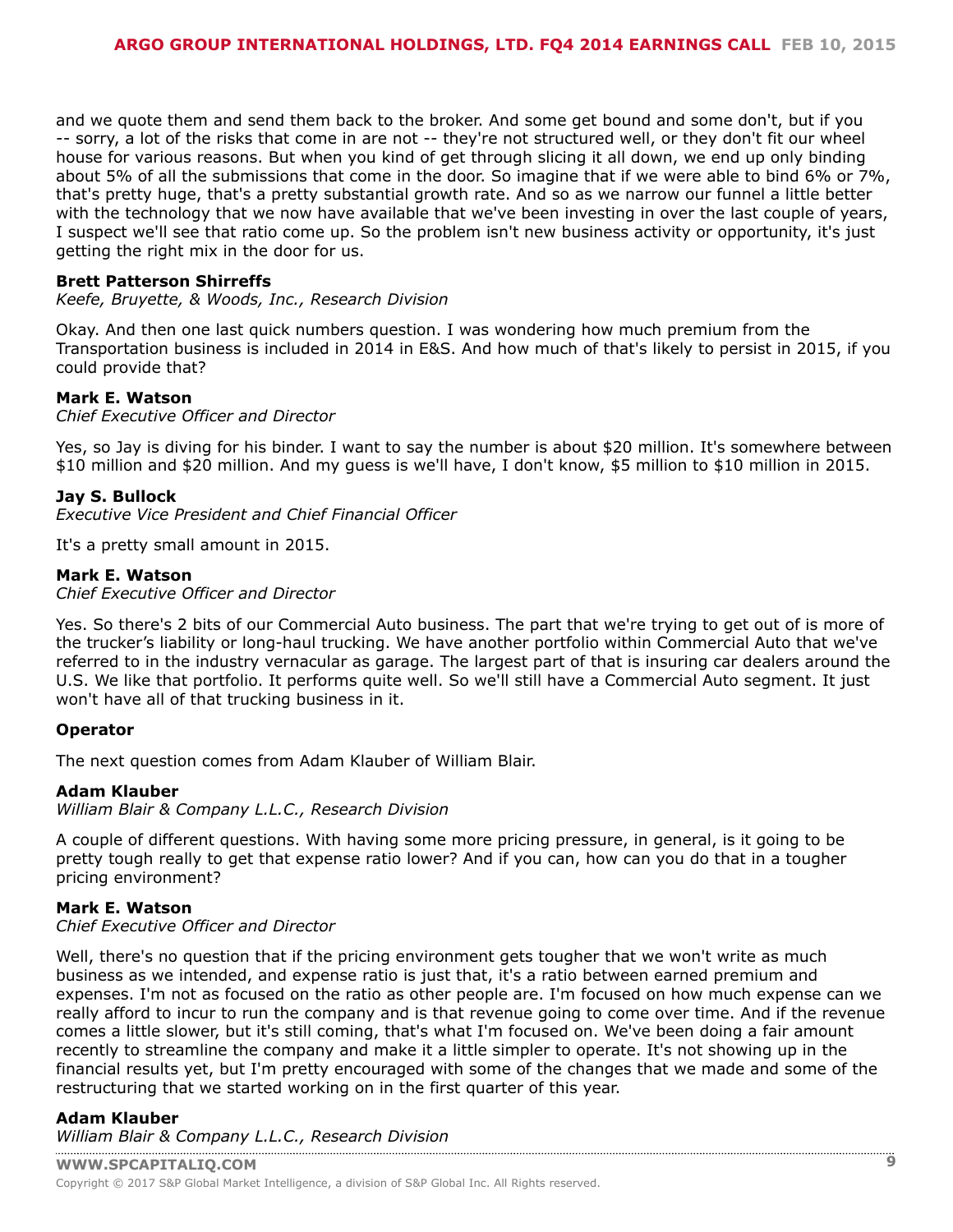Okay, that's helpful. Then on investments, when does the new money yield get higher than the portfolio yield? Is that more of a 2016 type event you think?

#### **Mark H. Rose**

*Chief Investment Officer and Senior Vice President*

If you...

#### **Mark E. Watson**

*Chief Executive Officer and Director*

Hold on -- Mark Rose, our Chief Investment Officer, is with us. And so he is going to answer that question.

#### **Mark H. Rose**

*Chief Investment Officer and Senior Vice President*

It's a little more complex than just saying yield in the market, because you have different parts of the portfolio. But, clearly, in the investment credit market, the new money yield is challenged versus the old yield, and I would say it's flat to slightly down. But if you look at higher yielding securities in the risk portfolio, high yield has had a -- has repriced fourth quarter last year and that provides opportunity for improving the yield.

#### **Adam Klauber**

*William Blair & Company L.L.C., Research Division*

Okay. So -- but overall, do you have an idea, or is it unless interest rates move up from here, it's going to be a couple of years out?

#### **Mark H. Rose**

*Chief Investment Officer and Senior Vice President*

Yes. But as we move allocations, it may still improve this year, while the market may not be providing it, the allocation -- we had under weighted some sectors because we found them less attractive, and now they're becoming more attractive. So we can up their allocation, which may actually show more yield even this year.

#### **Adam Klauber**

*William Blair & Company L.L.C., Research Division*

Okay, okay. And then as far as the Excess & Surplus, excluding the Property, which is clearly under a lot of pressure, and I know you're reunderwriting some of the commercials, so excluding that, how are the general flows in the E&S between the standard and E&S market. I mean, a year ago, they were pretty strong. Have they started to ebb, are they still positive at this point?

#### **Mark E. Watson**

*Chief Executive Officer and Director*

Well, I think, it's still pretty positive, Adam. If you go back to my comments of a minute ago to Brett's question, we're seeing plenty of submission activity. It's just getting things structured properly to fit our wheel house. The large -- as you guys have heard me talk about on previous calls, the larger account business is very competitive. In fact, we lost a couple of accounts that were several hundred thousand dollar accounts in terms of premium. And we lost them to another wholesale competitor, not to the retail market. What was shocking is that we didn't lose them for like a 5% discount or 10% discount. We will lose them for a 20% or 30% discount. Now that doesn't happen very often, but it's just -- it's a reminder of why we continue to invest and focus on the smaller account business.

#### **Operator**

[Operator Instructions] Seeing that there are no other questions, I would like to turn the conference back over to Mark Watson, President and Chief Executive Officer, for any closing remarks.

#### **[Mark E. Watson](www.capitaliq.com)**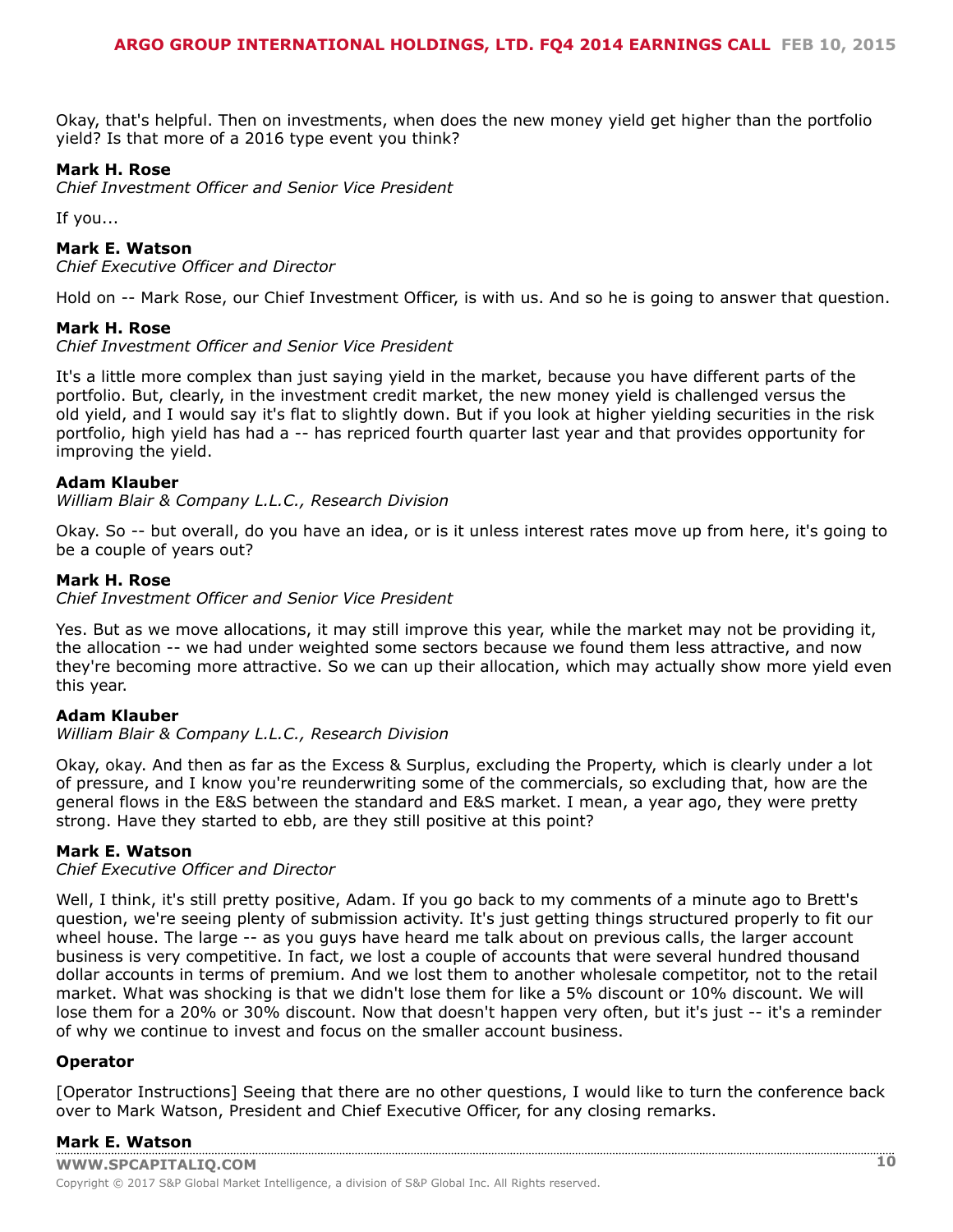#### *Chief Executive Officer and Director*

Thank you. And I'd also like to thank everyone again for being on the call today. I think that 2014 was a pretty good year for us. We had record underwriting income. We had good growth in book value per share on both the GAAP and tangible basis. A lot of the initiatives that we've been working on -- or I should say, my colleagues have been working on at Argo are starting to bear fruit, and I look forward to talking to everyone about those in 2015. And for now, I'd just like to thank everyone at Argo for putting up a pretty good year. Certainly, a good year as compared to the last several. And I look forward to talking to everyone at the end of the first quarter. That concludes my remarks. Thank you.

#### **Operator**

The conference has now concluded. Thank you for attending today's presentation. You may now disconnect.